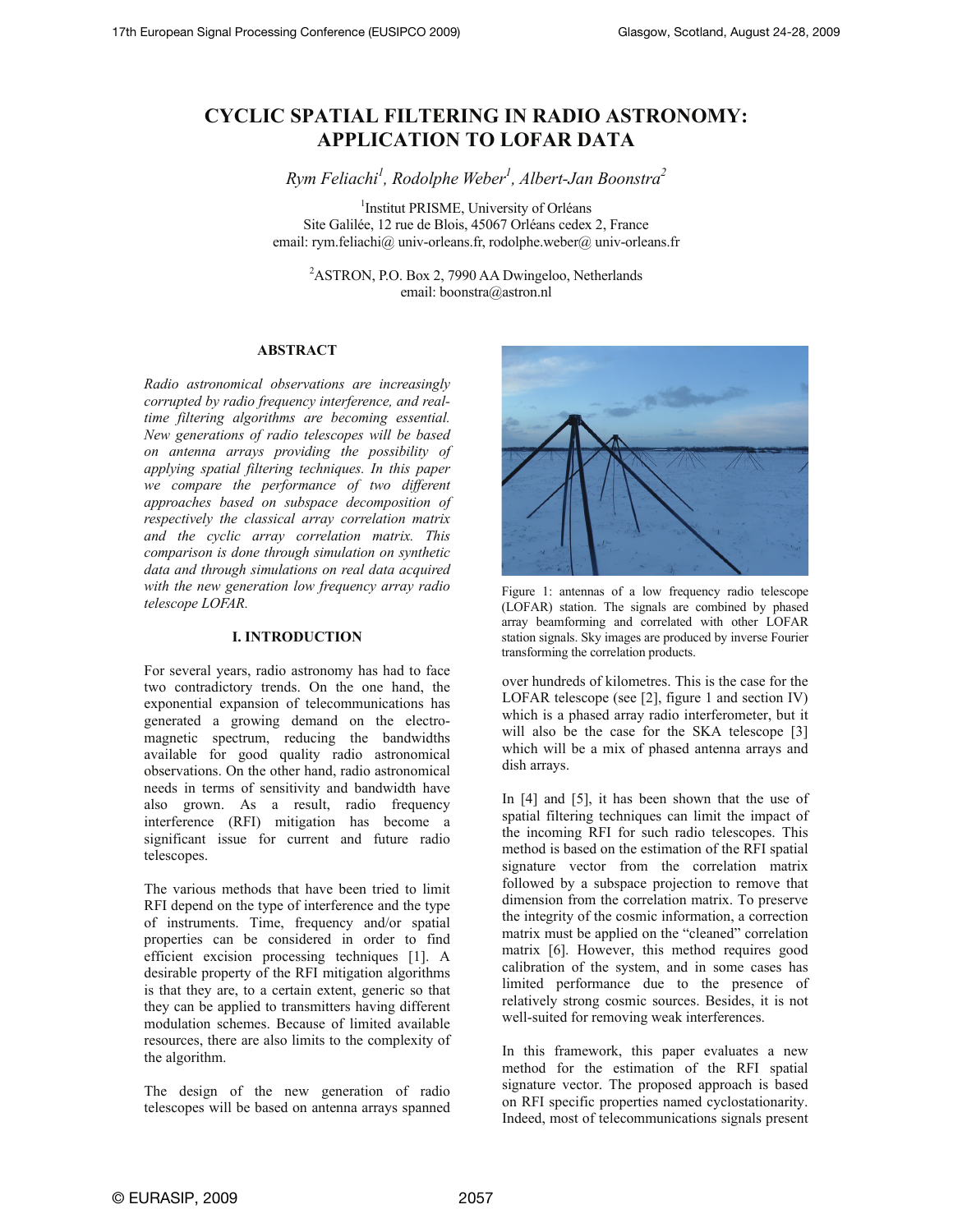a hidden periodicity which is usually scrambled by the intrinsic signal randomness [7]. For example, this hidden periodic characteristic can be generated by the carrier frequency or the baud rate of the incoming RFI. For array signal processing, cyclostationarity was introduced by Gardner [8]. In this analysis, the correlation matrices are replaced by the cyclic correlation matrices. The desired direction vector is derived from the eigenvector corresponding to the largest eigenvector of the cyclic correlation matrix. This has led to an improvement in existing MUSIC [9] and ESPRIT algorithms [10].

In this paper, we investigate the improvement of spatial filtering defined in [4, 5, 6] by using cyclic correlation matrices to find the RFI signature vectors. Section II describes the data model and the cyclic spatial filtering approach. The performance of the "classic" spatial filtering and the performance of the proposed cyclic filtering are compared in section III. Section IV presents the experimental setup and the results.

# **II. CYCLIC SPATIAL FILTERING**

#### **1. The data model**

Consider a telescope array consisting of *M* antennas, each having a received signal  $z_k(t)$ ,  $k = 1...M$ . It is assumed that the narrowband condition holds and that geometric delays for each antenna and each impinging source can be represented by phase shifts. In this case, the telescope output vector  $z(t)$  can be modeled in complex baseband form as:

where:

•  $z(t) = [z_1(t), z_2(t), \dots z_M(t)]^T$  is the *Mx1* vector of telescope signals at time *t* .

 $z(t) = A_{sK_1} s(t) + A_{rK_2} r(t) + n(t)$  (1)

- $s(t) = [s_1(t), s_2(t), \dots s_{K_1}(t)]^T$  is the *K*<sub>1</sub>x1 vector of  $K_1$  white, Gaussian, independent cosmic source signals.  $A_{sK_1} = [ a_{s1}, a_{s2}, ... a_{sK_1} ]$  is a  $MxK_1$  matrix where each  $a_{sk}$ ,  $k = 1...K_1$ , is the spatial signature of the corresponding cosmic source  $s_k(t)$ ,  $k = 1...K_1$ .
- $\mathbf{r}(t) = [r_1(t), r_2(t), \dots r_{K_2}(t)]^T$  is the  $K_2$ x1 vector of  $K<sub>2</sub>$  cyclostationary RFI signals.  $A_{rK_2} = [ a_{r1}, a_{r2}, \dots, a_{rK_2} ]$  is a *MxK*<sub>2</sub> matrix where each  $a_{rk}$ ,  $k = 1...K_2$ , is the spatial signature of the corresponding RFI signal  $r_k(t)$ ,  $k = 1...K_2$ . It is assumed that these  $K_2$  RFI signals have the same cyclostationary property. If not, the algorithm will be applied on each group of RFI

signals having the same cyclostationary property.

• *n*(*t*) is the *Mx1* system noise vector with independent Gaussian entries. There is no specific assumption made concerning the whitening of the covariance matrix and calibration of the data. Also, no assumption is made on these noise powers relative to the cosmic source powers.

In order to remove RFI from the received data, we can filter them out by applying a spatial null in the direction of the undesired signals. Each received signal is identified by its spatial signature in the received data model. We can consequently project out these spatial signatures, if we can estimate them, as is explained in the following section.

## **2. Classical approach**

When spatial signatures of RFI sources are unavailable, we can estimate them using an eigenvalue decomposition (EVD) of the estimated correlation matrix:

$$
\hat{\boldsymbol{R}} = \left\langle z(t) z^H(t) \right\rangle_L = U \boldsymbol{\Lambda} U^H
$$
 (2)

where  $\langle . \rangle_{L}$  is a time averaging over L samples, *U* is the eigenvector matrix,  $\Lambda$  is the eigenvalue matrix, and *H* denotes complex conjugate transpose.

In this approach, the signal subspace (i.e. subspace formed by the eigenvectors associated to the largest eigenvalues) will span the same dimensions as the RFI signals, but only if the cosmic sources are negligible and the system noise is calibrated (whitened). The interference can be (spatially) suppressed by multiplying the observed correlation matrix  $\hat{\textbf{R}}$  with a projection matrix  $\textbf{\textit{P}}$  classic derived from the signal subspace of  $\hat{R}$  (cf. [4]).

#### **3. Cyclic approach**

According to [8], we can also estimate the spatial signatures using singular value decomposition (SVD) of the estimated cyclic correlation matrix  $\hat{\mathbf{R}}^{\alpha}$  :

$$
\hat{\mathbf{R}}^{\alpha} = \left\langle z(t)z^{H}(t) \exp - j2\pi\alpha t \right\rangle_{L}
$$
\n
$$
= U_{cyclic} \Lambda_{cyclic} V_{cyclic}^{H}
$$
\n(3)

Here  $\alpha$  is the cyclostationary parameter which characterizes the RFI signals, and is called the cyclic frequency. In some cases, the complex conjugate transpose can be replaced by a simple transpose operator.

Since the cosmic source signals  $s(t)$  and the system noise signals  $n(t)$  are not cyclostationary with cyclic frequency  $\alpha$ , the cyclic correlation matrix will depend asymptotically on RFI only: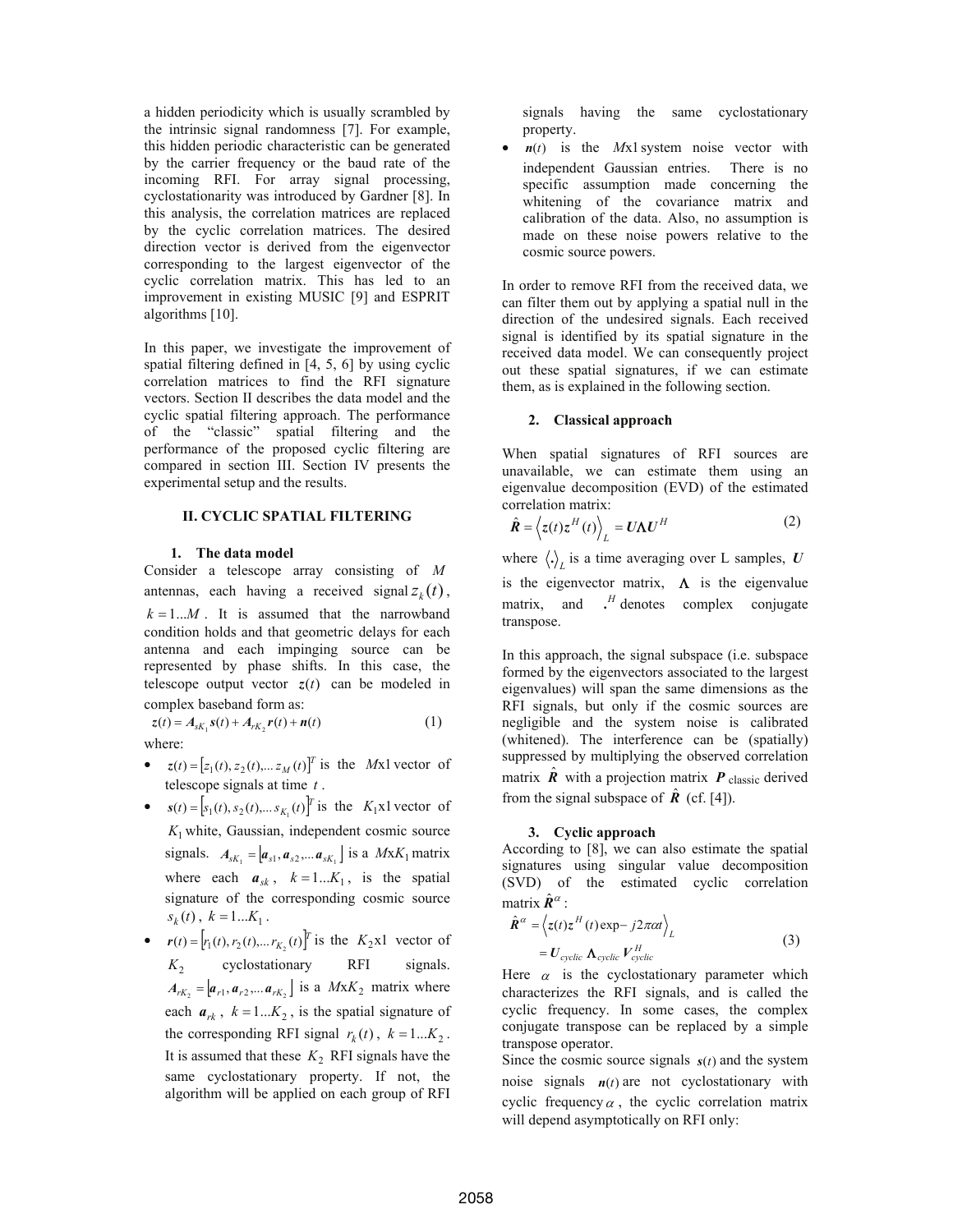$$
\hat{\mathbf{R}}^{\alpha} = \hat{\mathbf{R}}_{r_{K_2}}^{\alpha} + \hat{\mathbf{X}}_{\xi_{K_1}}^{\alpha} + \hat{\mathbf{X}}_{\xi_{K_2}}^{\alpha}
$$
(4)

Consequently, the signal subspace formed by the  $K_2$  largest singular vectors  $U_{rK_2} = [u_1 ... u_{K_2}]$  will span the same subspace as the RFI spatial signatures  $A_{rK_2}$ . Thus, unlike classical spatial filtering, where the interferer signal subspace may be affected by the cosmic sources and the system noise signals, here  $U_{rK_2}$  spans the subspace formed only by the interferer spatial signatures  $A_{rK_2}$ .

Once these spatial signatures have been estimated, we can filter out the RFI signals by applying a projector on the telescope output:

$$
\mathbf{z}(t)_{cleaned} = \mathbf{P}_{cyclic}\mathbf{z}(t) \tag{5}
$$

where  $P_{cyclic}$  is the cyclic spatial projector defined

by:  $P_{\text{cyclic}} = I - U_{rK_2} U_{rK_2}^H$ , and *I* is the *MxM* identity matrix.

Since  $A_{rK_2}$  spans the same subspace as  $U_{rK_2}$ ,  $A_{rk}$  can be written as a linear combination of  $U_{rK_2} \Rightarrow A_{rK_2} = U_{rK_2} \gamma(\gamma)$  is an arbitrary normalized vector). This leads to the following result when applying the projector on  $A_{rk}$ :

$$
P_{cyclic} A_{rK_2} = (I - U_{rK_2} U_{rK_2}^H) U_{rK_2} \gamma = 0
$$
 (6)

Besides, the subspace spanned by  $A_{sK_1}$  is orthogonal to one spanned by  $U_{rK_2}$ , leading to:

$$
P_{cyclic} A_{sK_1} = A_{sK_1}
$$
 (7)  
It follows that (5) becomes, using (6) and (7):

$$
\mathbf{z}_{cleaned}(t) = \mathbf{P}_{cyclic}(\mathbf{A}_{sK_1}\mathbf{s}(t) + \mathbf{n}(t))
$$
\n
$$
= \mathbf{A}_{sK_1}\mathbf{s}(t) + \mathbf{P}_{cyclic}\mathbf{n}(t)
$$
\n(8)

This results in a *cleaned* output signals matrix. The bias induced by *Pcyclic* in Eq. 8 can be removed as explained in [6]. The next section will demonstrate by simulation the effectiveness of this approach through a comparison with the classical approach. Even though in practice there is no asymptotic situation, the simulations will clearly show the advantage of the cyclic approach.

#### **III. PERFORMANCE**

We consider the case where we have  $K_1 = 1$  interferer and  $K_2 = 1$  cosmic source, using a  $M = 8$  antennas uniform linear configuration. The RFI is a BPSK signal with the following characteristics: the carrier frequency is  $f_0 = 0.3$ , the baud rate is  $1/T_{symbol} = 1/8$ , the emission filter is rectangular, its power is  $\sigma_{r1}^2$  and its spatial signature is  $a_{r1}$ . The cosmic source power is  $\sigma_{s1}^2$ . We assume identical noise powers for each telescope. Without loss of generality, the system noise power in the simulations for each antenna has been set to  $\sigma_n^2 = 1$  (i.e.  $E(n(t) n^H(t)) = 1$ ). We consider the correlation matrix defined by:

$$
\boldsymbol{R} = \underbrace{\sigma_{r1}^2 \boldsymbol{a}_{r1} \boldsymbol{a}_{r1}^H}_{\boldsymbol{R}_{r1}} + \underbrace{\sigma_{s1}^2 \boldsymbol{a}_{s1} \boldsymbol{a}_{s1}^H + \sigma_n^2 \boldsymbol{I}}_{\boldsymbol{D}} \tag{9}
$$

We define the Interference to Noise Ratio before any spatial filtering by:

$$
INR_{before} = \frac{tr(\boldsymbol{R}_{r1})}{tr(\boldsymbol{D})} = \frac{\sigma_{r1}^2}{(\sigma_{s1}^2 + \sigma_n^2)}
$$
(10)

We also define the Interference to Noise Ratio after spatial filtering by:

$$
INR_{after} = \frac{tr(\hat{P}(R_{r1})\hat{P})}{tr(D)}
$$
  
= 
$$
\frac{\sigma_{r1}^2 tr(\hat{P}a_{r1}a_{r1}^H \hat{P})}{M(\sigma_{s1}^2 + \sigma_n^2)}
$$
 (11)

where  $\hat{P}$  is the estimated projector obtained through either the classical approach (*Pclassic*) or the cyclic approach ( $P_{cyclic}$ ).

Figure 2 shows the computed  $INR_{after}$  as a function of the  $INR_{before}$ . The projector  $\hat{P}$  is estimated from time series with length  $L = 8192$ . We have also used different ratios between the cosmic source power and the system noise power in the total noise



Figure 2 - Simulation results of the INR before and after applying spatial filtering, for 8192 samples and 8 antennas. The first 8 curves satisfy the "noise equal powers" assumption. For the last 2 curves, the noise powers fluctuate within 20% between antennas.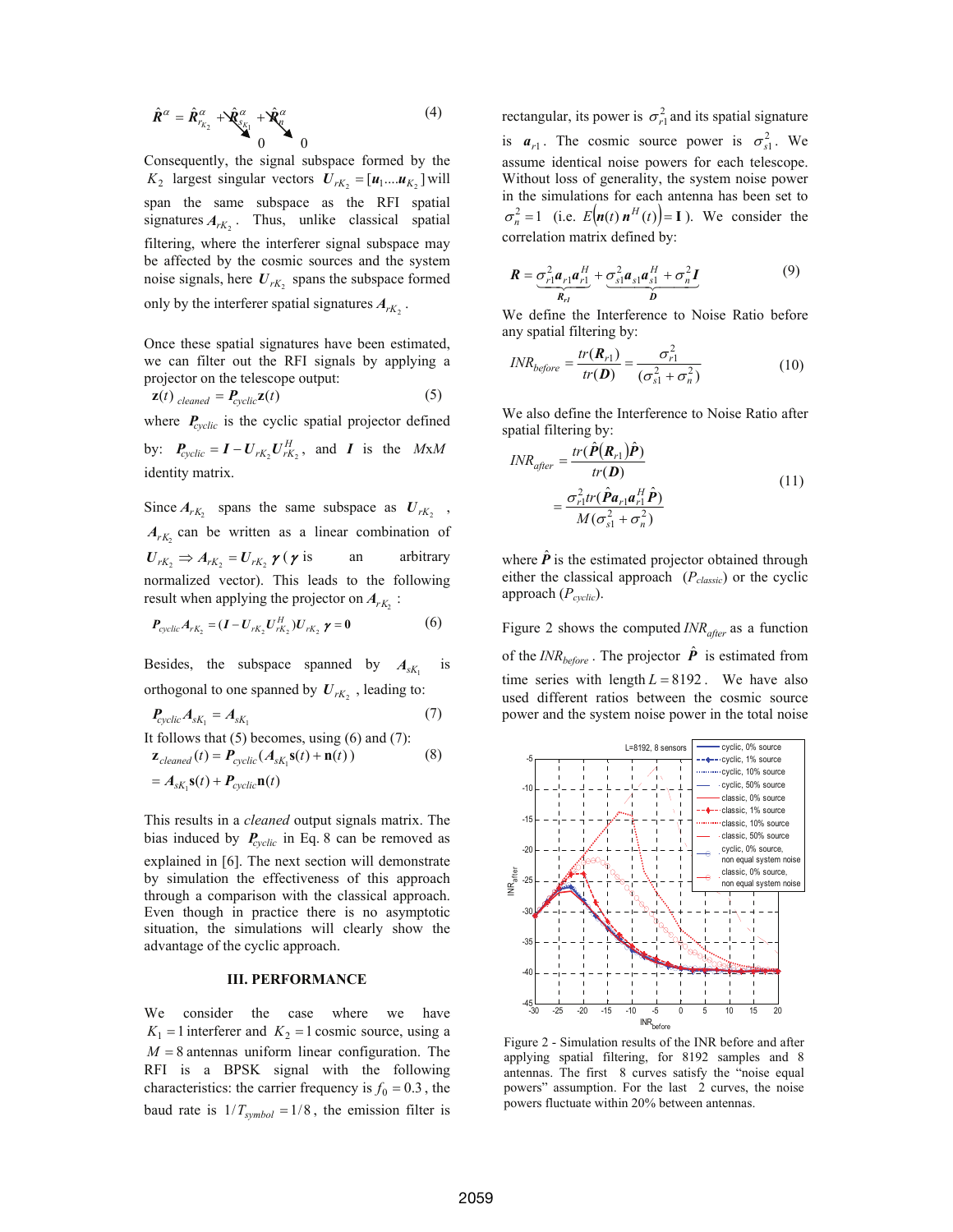power contribution. For example, a 50% contribution indicates that the system noise and the cosmic source have the same power.

When the projector is badly estimated, the RFI is not filtered out, then, apart from a small bias,  $INR_{after} = INR_{before}$ . This bias (≈ 0.6 dB) can be explained by the fact that even though the interferer spatial signature is wrongly estimated, the projector will remove a subspace dimension and hence some energy. When the number of antennas increases, this offset decreases.

When we have only system noise (i.e. 0% source), the two methods yield similar simulation results. Indeed, in the classic (asymptotic) approach, the estimated eigenvector does not depend on the (whitened) noise power, assuming equal noise powers for each of the antennas.

However as we add a cosmic source, differences between the two approaches become apparent. This result can be explained by the fact that in the classic spatial filtering case, unlike the cyclic case, the estimated largest eigenvector is influenced by the source. Similar results are observed when the previous "equal noise powers" assumption is not satisfied (see the last 2 curves on figure 2).

For large *INR*<sub>hefore</sub> we retrieve an extreme case [9]:

$$
INR_{after} = \frac{1}{L} \left( 1 + \frac{1}{M \, INR_{before}} \right) \tag{12}
$$

For  $L = 8192$ , the theoretical limit (Eq. 12) is −39.09 dB, which is closely approached in the simulation: −39.83 dB.

In figure 3, performance and limitations of both classic and cyclic spatial filtering for the 50% source case are shown. We compute the inner product between the true RFI spatial signature  $a_1$ and the estimated one (the strongest eigenvector  $\mathbf{u}_1$ ) according to the variations of the INR (as defined in Eq. 10).

For INR  $> 0$  dB,  $u_1$  is very close to the true spatial signature of the interferer in both cases. Indeed, the total noise power contribution (the cosmic source + system noise) is (much) less than the power of the RFI. Thus, the first eigenvalue is dominated by the RFI, and the corresponding eigenvector relates to a direction vector pointing in the direction of the RFI.

As the INR decreases, the performance of the classic approach drops off. Indeed,  $u_1$  is gradually altered by the cosmic source contribution. Thus, below an INR of -5 dB, the spatial signature of the interferer is poorly estimated. This decreasing



Figure 3 - Simulation results of the inner product between the true RFI spatial signature and the estimated one, for 8192 samples and 8 antennas. This inner product is equal to 1 if the spatial signature is accurate.

performance is consistent with the results shown in figure 2.

The cyclic approach is more robust to this cosmic source contribution. Indeed, the RFI spatial signature is still well estimated at INR=-15 dB.

The simulations above show that, for low INR, and in the presence of a cosmic source, the cyclic method outperforms the classic one. In the next section, we will demonstrate experimentally that the cyclic method also has advantages over the classic spatial filtering approach for large INR.

## **IV. EXPERIMENTAL RESULTS**

We have applied the classic and cyclic spatial filtering to real observations acquired with the LOFAR radio telescope. LOFAR is a phased array interferometric telescope developed by ASTRON in the Netherlands. It is currently in the roll-out phase and operates in the band 30-240 MHz [2]. In LOFAR, antennas are grouped in so-called stations in which the signals of  $\sim 100$  antennas are combined using phased-array beamforming. The beamformed signals of many stations are combined centrally by correlating them. Sky images are produced by inverse Fourier transforming the correlation products.

We have observed in the 160-240 MHz LOFAR band, which contains a very strong transmitter (pager) at 170 MHz with an INR of 47 dB. The array configuration consisted of *M=8* LOFAR antennas. Figure 4 shows the eigenvalues obtained from the classic and the cyclic correlation matrix (resp.  $\hat{\mathbf{R}}$  and  $\hat{\mathbf{R}}^{\alpha}$  ) which were derived from baseband data of the antennas of one station. The cyclic frequency,  $\alpha$ , of the pager has been first